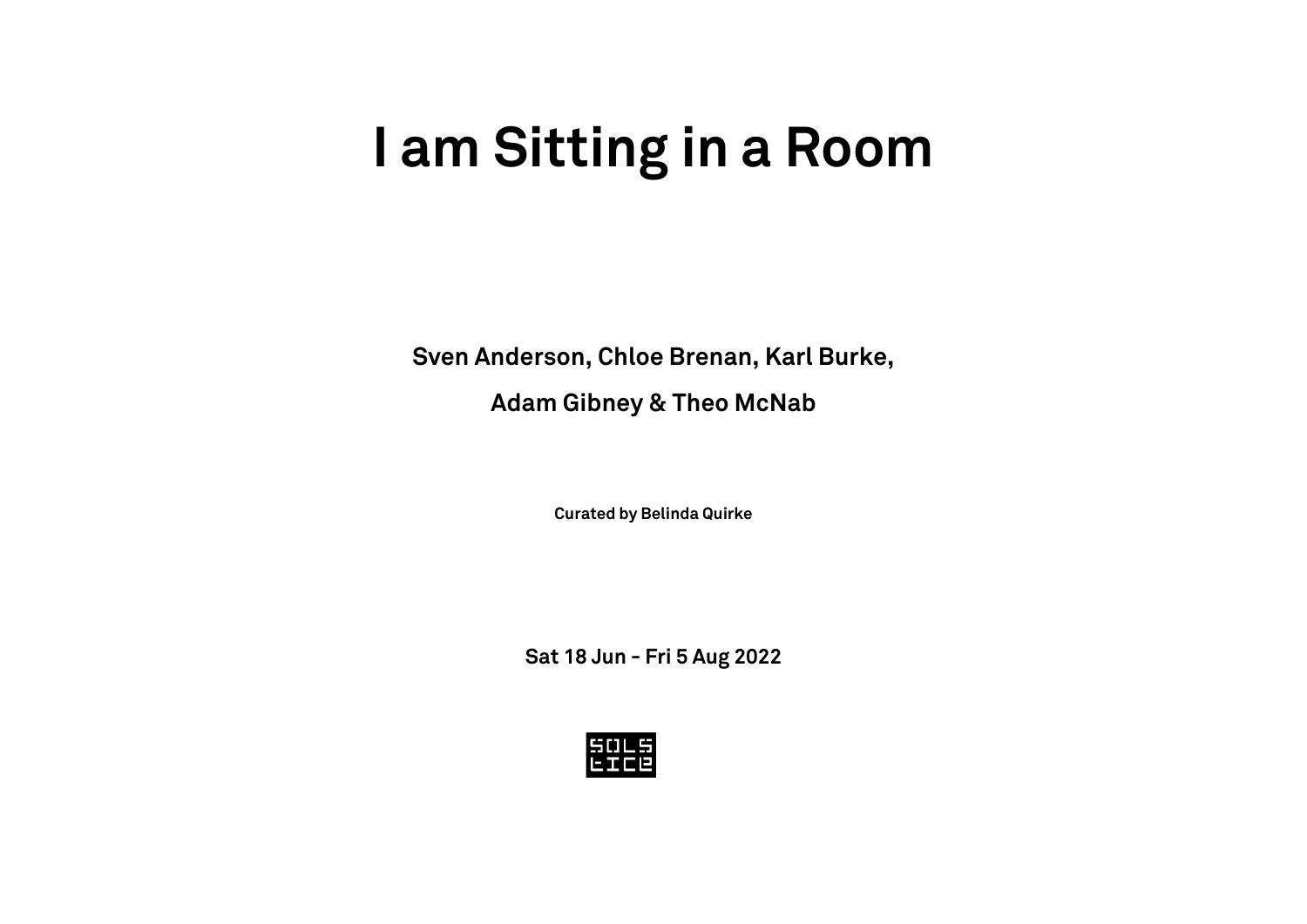### **GROUND FLOOR**

## **Gallery 3**

| Theo McNab Schizogenesis | No.2                          | 1975                                                                  | Acrylic on<br>canvas                                                                   | 323 x 200 cm    | Collection of<br>The Office of<br><b>Public Works</b>                                | <b>Chloe</b><br><b>Brenan</b> | Plosives                                        | 2019              | Photogram<br>series                                                                                                                                                                                                                                                   |            |                                                            |
|--------------------------|-------------------------------|-----------------------------------------------------------------------|----------------------------------------------------------------------------------------|-----------------|--------------------------------------------------------------------------------------|-------------------------------|-------------------------------------------------|-------------------|-----------------------------------------------------------------------------------------------------------------------------------------------------------------------------------------------------------------------------------------------------------------------|------------|------------------------------------------------------------|
| THIRD FLOOR GALLERIES    | <b>This Voice</b>             |                                                                       |                                                                                        |                 | <b>Chloe</b><br><b>Brenan</b>                                                        | Different<br><b>Dusts</b>     |                                                 | Super 8mm<br>film | Credits   Text: Chloe Brenan  <br>Theremin: Philip Christie, Chloe<br>Brenan   Synthesizer: Philip Christie<br>  Drums: Jim Christie   Narration:<br>Sarah Edmondson   Soundscape<br>remixed from the track I'm in There<br>by experimental music project The<br>Bonk |            |                                                            |
| <b>Gallery 1</b>         |                               |                                                                       |                                                                                        |                 |                                                                                      |                               |                                                 |                   |                                                                                                                                                                                                                                                                       |            |                                                            |
| <b>Sven Anderson</b>     |                               |                                                                       |                                                                                        | 2022            |                                                                                      |                               |                                                 |                   |                                                                                                                                                                                                                                                                       |            |                                                            |
|                          |                               | Three-channel sound<br>installation. Eight twelve-<br>minute passages |                                                                                        |                 |                                                                                      | <b>Theo McNab</b>             | Linear Hole                                     | 1972              | Lithograph                                                                                                                                                                                                                                                            | 81 x 56 cm | <b>Private Collection</b>                                  |
|                          |                               |                                                                       | interspersed with variable<br>length silences                                          |                 |                                                                                      | <b>Theo McNab</b>             | Study 3, Nightfall                              |                   | Acrylic on canvas 59 x 59 framed                                                                                                                                                                                                                                      |            | Collection of the<br>Office of Public<br>Works             |
| Four prints              |                               | inks.                                                                 | Giclee printing on 400gsm<br>Hahnemuhle photo rag paper<br>with archival grade pigment | 133 x 133cm POA |                                                                                      | <b>Theo McNab</b>             | Sleep 10/25                                     | 1976              | Silkscreen                                                                                                                                                                                                                                                            | 60 x 45 cm | Collection of the<br>Arts Council/An<br>Chomhairle Ealaíon |
| Five framed documents    |                               | Liner notes from LPs Derek<br>Hill's private record<br>collection.    |                                                                                        | Variable        | Derek Hill<br>Collection                                                             |                               |                                                 |                   |                                                                                                                                                                                                                                                                       |            |                                                            |
| <b>Gallery 2</b>         |                               |                                                                       |                                                                                        |                 |                                                                                      | Adam<br>Gibney                | Spatial Meditation 2022<br>4: Silencing Silence |                   | <b>Mixed Medium</b>                                                                                                                                                                                                                                                   |            |                                                            |
|                          |                               |                                                                       |                                                                                        |                 |                                                                                      |                               |                                                 |                   |                                                                                                                                                                                                                                                                       |            |                                                            |
| <b>Karl Burke</b>        |                               |                                                                       | Convergence                                                                            | 2022            |                                                                                      |                               |                                                 |                   |                                                                                                                                                                                                                                                                       |            |                                                            |
| <b>Theo McNab</b>        | Room 3/2                      | 1975                                                                  | Oil on canvas                                                                          |                 | 163 x 100 cm Collection of<br>the Arts Council/An                                    |                               |                                                 |                   |                                                                                                                                                                                                                                                                       |            |                                                            |
| <b>Theo McNab</b>        | <b>Black Tension</b><br>No. 1 | 1971                                                                  | Mixed media                                                                            | 140 x 91 cm     | Chomhairle Ealaíon<br>Collection of<br>the Arts Council/<br>An Chomhairle<br>Ealaíon |                               |                                                 |                   |                                                                                                                                                                                                                                                                       |            |                                                            |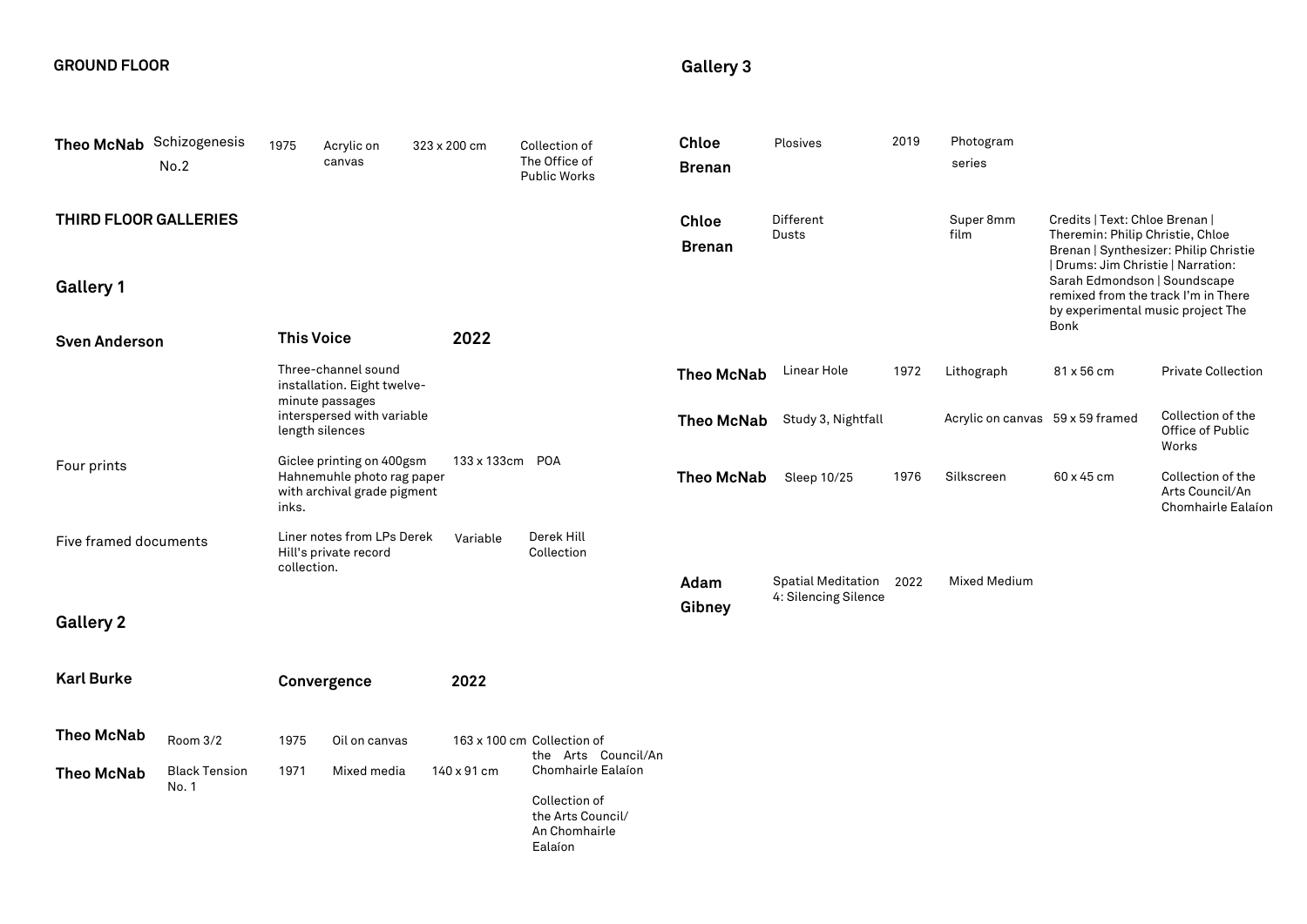## **I am Sitting in a Room**

#### **Sven Anderson, Chloe Brenan, Karl Burke, Adam Gibney & Theo McNab**

#### **Curated by Belinda Quirke**

This exhibition takes its name from the Alvin Lucier 1969 infamous piece "I am Sitting in a Room", in which the composer narrates a script and continually rerecords each sounded recording on tape, until his voice is gradually replaced by the resonant frequencies of the room. Lucier recites

I am sitting in a room different from the one you are in now. I am recording the sound of my speaking voice and I am going to play it back into the room again and again until the resonant frequencies of the room reinforce themselves so that any semblance of my speech, with perhaps the exception of rhythm, is destroyed. What you will hear, then, are the natural resonant frequencies of the room articulated by speech. I regard this activity not so much as a demonstration of a physical fact, but more as a way to smooth out any irregularities my speech might have..

In interview at MIT<sup>1</sup>, Lucier notes that the composition formed after hearing how Amar Bose, founder of the Bose Corporation expanded the sound field of his speakers by listening to "recycled sound" through his loudspeakers. Lucier performed the piece throughout his life and like all "live" performance; distinctions appear pendent on the room in which it is performed, and how it is heard and absorbed by our apparatus (body and ear). In the recording I am listening to, Lucier speaks in an exact pronounced voice - except for his noticeable and coincidental stutter on the word "Rhythm", "Not" and "Smooth". As the piece is rerecorded thirty two times, all text and speech impediments disappear, transformed into, and absorbed by room tones, leaving only a

trace presence of rhythmic activity. It is the nature and gradual transformation of sound heard, the passage of time listening, the listening environment of the embodied, and the space it resides, that comprises the full composition and audience experience. Rerecorded and performed throughout his life, 'I am

sitting in a room' marked both personal and significant arrivals and departures within his practice, and often involved collaborative performances with the artist and wife, Mary Lucier, whose degenerated Polaroid progressions would cycle simultaneously.

Eliane Radigue often described her compositions as a "shimmer" of light on water. Theo McNab's (d. 2015) geometric resonances slowly release a sheen of frequency. In his early work of the seventies, the surface comprised of black satin as in 'Black Tension no.1' or sculpted canvas as in 'Schizogenesis no. 2'. In 'Sleep 10/25' and 'Black Tension no. 1', a liminal colour spectrum /metal suggest a liminal space. McNab noted "People imagined it to be a beam of light going through space. But to me the tension of opposites was such a Munch-like scream of such a high pitch that you couldn't hear it".<sup>2</sup> McNab refers to frequencies that exist but cannot be heard, investigating universal mathematical principles which govern sound, and, as McNab posits, can visualise sound.

Edmund Husserl's "The Origin of Geometry" speculates, "that it is the existence of what is objectively there for (for actual and possible geometers, or those who understand geometry). Indeed, it has, from its primal establishment, an existence which is peculiarly super temporal and whichof this we are certain-is accessible to all men, first of all to the actual and possible mathematicians of all peoples, all ages; and this is true of all its particular forms".3

McNab's work lies between number and ratio of the Fibonacci series, seasonal landscape, and abstraction. Number is of all things and helps us understand the natural universe. He regularly photographed open or enclosed spaces, documenting its fluctuating light. His work is often numbered, referring to various spaces ('Room', 'Passage') or calendar time, 'Spring', 'January', 'February'. His vast architectural canvases often comprise of painted geometric layers of gradating light and colour, guiding one to a principal opening, as in Passage 29 (1975). McNab does not wish to see his painting as abstract occupying a "territory between reality, as I perceive it sometimes, and truth as I perceive it sometimes". Instead McNab is "interested in our feelings about existence, and our desire for order; whether manifested in mythology, philosophy or mathematics". <sup>4</sup> There is certainly a liminality of optical play in monochromatic diagonals and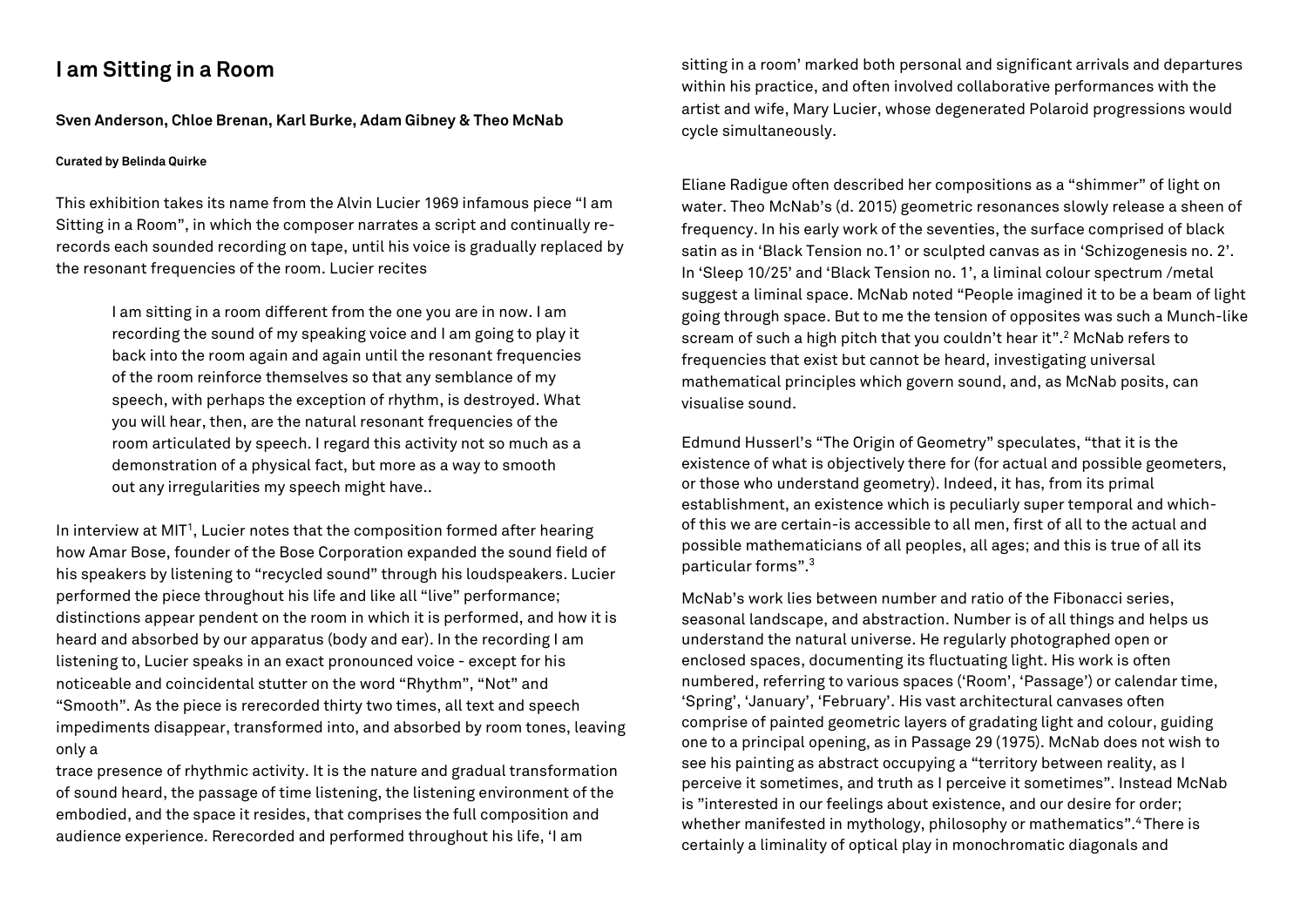overlays throughout his composition, field distortions unsettling the eye, diffracting soundwaves. The presence of his early black reliefs are of an obvious parallel to monolithic sound systems, monumental black moulded speaker grills.

Commissioned by the Office of Public Works, Sven Anderson draws from the vast music collection comprising of some 1500 LPs, 45's and 78's of the late painter Derek Hill, at Glebe House, Donegal. As Hill's career was firstly immersed in set design and painting for opera and theatre studying under Dr Josef Gregor, Richard Strauss's librettist, unsurprisingly the operatic voice features strongly within his collection of "splendid old 78s"5. Anderson speaks of the impossible task of capture; of recording a performance and the resonating difference of listening on each person's approach in a specific location. His work, "This Voice" diffracts this collection from century old performance, to recording, re-recording, to listening experience, to a point of his arrival and listening at Glebe house, and resulting OPW commission within exhibition. Andersen's notes certain labels attract him such as Club 99, Rococo records and Vocal Record Collector series. It is of interest that Club 99 and the Canadian Rococo records, rerecorded old 78s, of singers of the early 20th century, were originally produced as limited edition 99's. Three Meyer sound speakers channel multi-layered ghost presences of singers past, rerecorded, compressed from Opera house to 78 and often to LP which Andersen describes as making "the idea of a voice being used to fill extreme volumes of space, of being harnessed with different emergent recording technologies and then pressed on to so many fragile physical surfaces, seems quite extreme". Anderson subtlety unveils the compression of the female voice by dominant males roles of composer, conductor, impresario, recordist, and critic of the music industry, within a selection of liner notes. A somewhat melancholy echo is reflected in the use of operatic portrait within Anderson's shifting fractal geometries and wave pattern prints.

Karl Burke's new work 'Convergence' is primarily concerned with an inquiry into the spatial nature and experience of sound, involving a site-specific sculpture/sound installation. With exceptional joinery skills, Burke channels the middle gallery as one might "chamber" a body of a musical instrument, allowing pockets of sonic activity and human encounter to occur. Four OSB

wooden walls retune the gallery into a maze like structure. There is a sophisticated consideration of what is being honed within the room, of listening to it timbre and particular frequency. In text conversation with between Burke and artist, Dennis McNulty, the particular expression, "rounding the corners" is shaped when discussing the treatment of sound. As McNab considers the seasons within his work, Burke's presence throughout the gallery is a consideration of sonic nuances, light and shadow, and a seamless integration of McNabs 'Passage 3/2' and 'Black Tension no. 1'. Burke grips the workhorse transience of the "PA" system, from political rally to rockfest, here defragmented into four separate speaker placements within the room. Instead of their usual outwards installation towards an audience, speakers face towards his wooden structures, saturated with the sonic reverberation of modular synth waves. The walls have ears.

In "I am Sitting in a Room", Chloe Brenan uses the Theremin as a sensor of forces below human perception in "Different Dusts". The air is filled with particles of remnants and resonances and often toxic origins. In installation, the film illuminates room dust from projector to screen to the sound of frenetic drum kicks and snare crashes. The title of the piece is taken from Elizabeths Bowens *A Time in Rome* in which she writes:"The knowledge of Rome must be physical, sweated into the system, worked up into the brain through the thinning shoe-leather. Substantiality comes through touch and smell, and taste, the tastes of different dusts.

The Theremin is an instrument that the body and hand does not touch. The proximity of the users arms to its two antennas, control in both the pitch and volume, the body is the grounded earth of electrical signal. In ways, both machine and body seek each other out through particles and unseen forces, until committed signal occurs. Brenan refers to an intuition, a sense "Alert and on end, hair follicles register the gradient of Celsius and Fahrenheit". The voice in spoken overlay to 'Different Dusts' and in frozen motion within Brenan's 'Plosive' series. Here Brenan speaks words from Virginia Wolfs 'To the Lighthouse', the resonant word make visible through a glass blowpipe yielding amorphous objects.

As we have progressed publicity for this exhibition, there is a twitter bot that is programmed to trawl the twitter sphere and tweet everyone that has used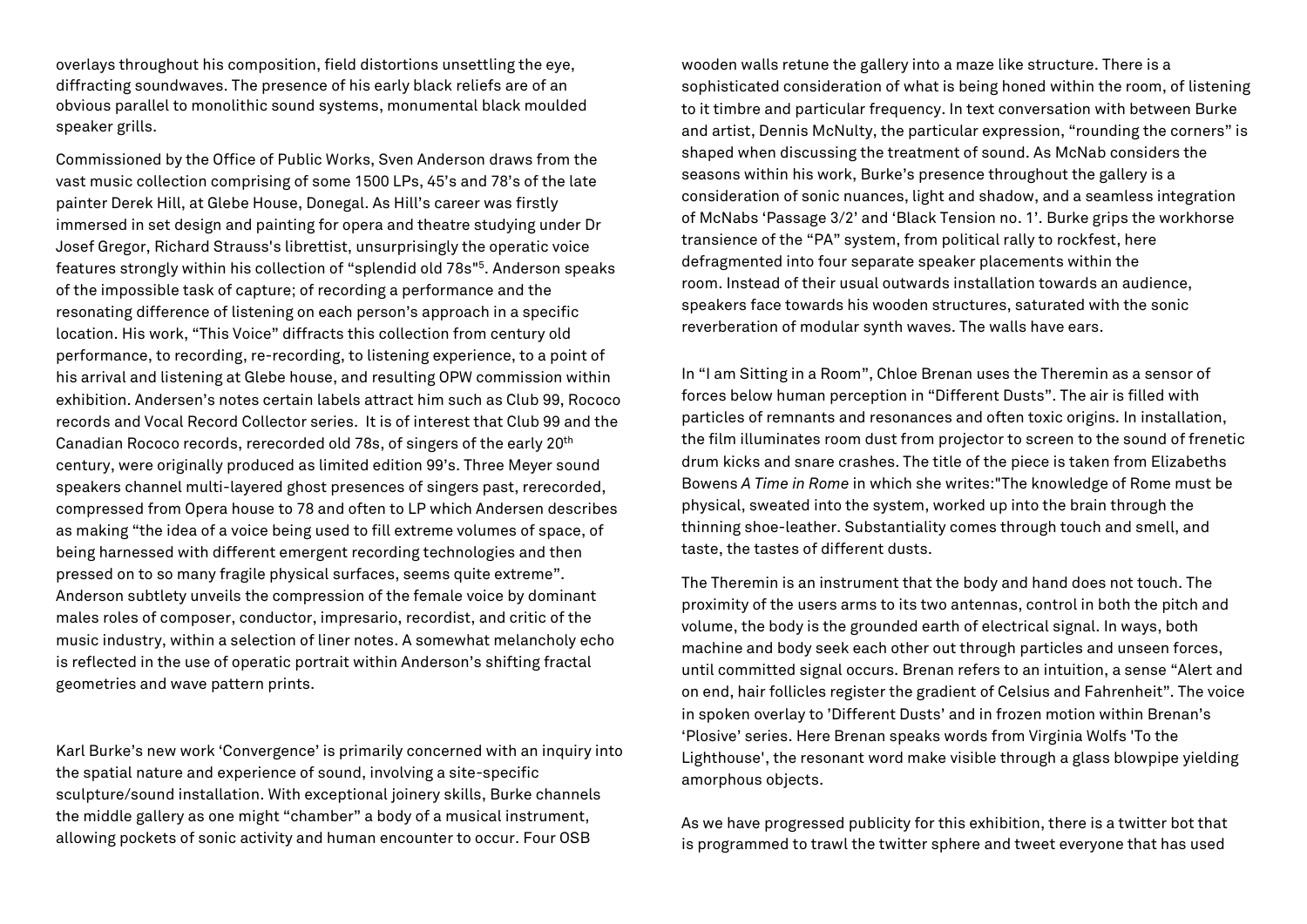the phrase "I am sitting in a Room" with "I am sitting in a room different to the one you are in now". It is oddly gratifying and apt that Lucier's work is some way transformed beyond a physical room, through an automated continuance resonance of a bot. Gibney's work 'Spatial Meditation 4: Silencing Silence' utilises bells as ritual or meditative punctuations in navigating our societal soup of religious and mindfulness philosophies. Gibney's feedback mechanism is triggered by children's' bells, which lowers

a microphone towards a speaker creating feedback, reminiscent of Eliane Radigue's first feedback experiments 'Jouet Electronique' (1967) and 'Elemental' (1968). However, feedback within 'Gibney's piece activates a "SHHHH shhh!" voice attempting to silence the feedback. Whilst Brenan's theremin connects human and machine through invisible accord. Gibneys algorithmic programming is constantly in flux, in an all too familiar hierarchical struggle of belief.

For the purposes of navigating through the exhibition, all artists have timed their installations in loose sequence.

Belinda Quirke 17/06/22